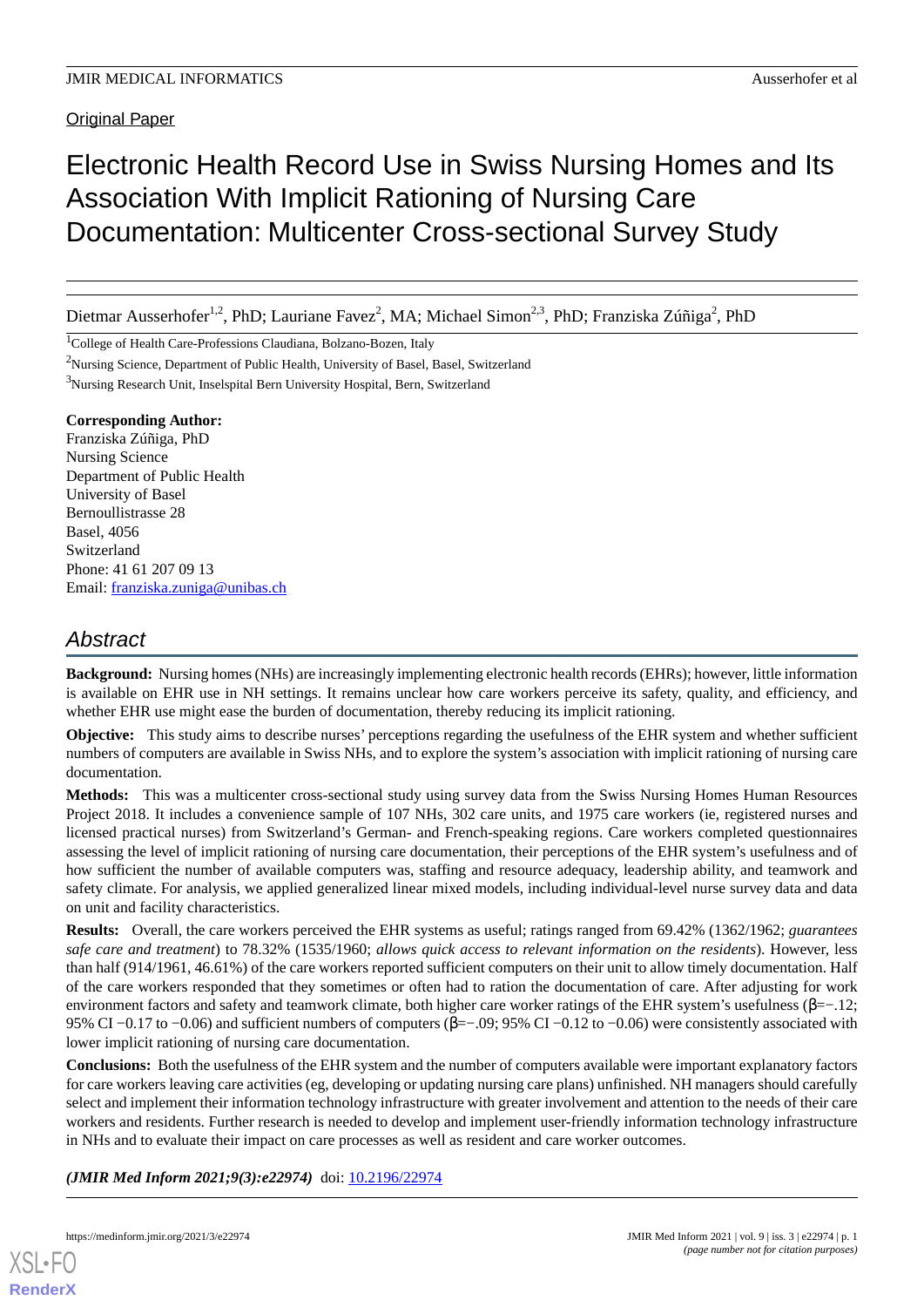### **KEYWORDS**

electronic health records; nursing homes; nursing care; health care rationing; rationing of nursing care; unfinished care; documentation; patient care planning; mobile phone

### *Introduction*

### **Background**

Health care organizations worldwide are increasingly using electronic health records (EHRs) to improve health care safety, quality, and efficiency. EHRs are defined as an electronic version of a person's medical history, including key administrative clinical data relevant to that person's care [[1\]](#page-10-0). Although digital transformation in acute care is progressing quickly, the implementation of EHR in long-term care is following at a slower pace. In the United States, less than 50% of nursing homes (NHs) have implemented EHRs, with nonprofit and government NHs, those with more than 100 beds, and those with higher staffing levels (ie, registered nurses [RNs] and certified nursing assistants) more likely to use EHRs [\[2-](#page-10-1)[6\]](#page-10-2). Among the barriers identified for successful EHR implementation, NH settings were costs, the need for training, and the culture change required to embrace technology [\[6](#page-10-2),[7](#page-10-3)].

Although little is known regarding the impact of EHR adoption on the provision of NH care, positive effects on the processes and outcomes of acute care provision have been reported. These include increased adherence to guideline-based care, enhanced surveillance and monitoring, improved clinical decision making, and decreased medication errors [\[8](#page-10-4)-[13\]](#page-11-0). Despite concerns that EHR implementation might negatively impact safety and quality of care during the transition period, acute care studies found no differences between pre- and postimplementation on short-term inpatient mortality, adverse events, or readmissions [[14\]](#page-11-1). Some benefits of EHR use (eg, increased access to resident information, cost avoidance, and increased documentation accuracy) are increasingly recognized by health care professionals, including physicians [[15\]](#page-11-2) and nurses [[16\]](#page-11-3).

Even if the overall quality of documentation is not improved in the electronic system, for example, in cases where paper-based documentation standards were already extremely high [[17\]](#page-11-4), one expected benefit of EHR is increased time efficiency. In fact, at least during the implementation phase, the opposite has been reported, with documentation time increasing from 16% to 28% for physicians and from 9% to 23% for nurses [\[18](#page-11-5)]. Although EHRs should support health care professionals by reducing their

documentation burden, thus allowing them more time for dedicated patient care, this initial impact on their workloads might prove a major barrier to their implementation and long-term use [[18\]](#page-11-5).

Nurses spend around one-fifth of their working time on documentation activities, such as developing or updating nursing care plans [\[19](#page-11-6)]. Although these activities are considered crucial to the provision of high-quality professional NH care [[20\]](#page-11-7), these *indirect care* activities performed away from residents are often either rationed or missed. Nurses place higher priority on direct care activities, that is, those that require interactions with the residents or their families, such as assisting with drinking and food intake [[21](#page-11-8)[,22](#page-11-9)]. A previous study reported that NH care workers who reported less rationing of direct care, rehabilitation, monitoring, and social care activities tended to perceive the overall quality of NH care as higher, whereas they actually associated *more* rationing of documentation with better self-perceived quality of NH care [[23\]](#page-11-10).

*Implicit rationing of nursing care or missed care—recently summarized also under the umbrella term unfinished nursing care* [\[24](#page-11-11)]—has become a global phenomenon of concern affecting the safety and quality of hospital and NH care [[25,](#page-11-12)[26\]](#page-11-13). NH studies indicate that up to 75% of nurses leave at least one necessary care activity unfinished on every shift [\[22](#page-11-9),[27](#page-11-14)]. Implicit rationing of nursing care has been defined as "the withholding of or failure to carry out all needed nursing interventions in the face of inadequate time, staffing or skill mix" [\[28](#page-11-15)]. Although this mainly refers to *direct care* activities with residents, failure to document nursing care is equally dangerous, as it hinders continuity of care. As this study's conceptual model describes ([Figure 1](#page-2-0)), alongside perceived shortfalls in the information technology (IT) infrastructure (ie, EHRs and computers), care workers' perceptions of facility and unit characteristics, work environment, teamwork and safety climate, and even individual care worker characteristics can all impact NH care provision processes, meaning they can also result in implicit rationing of nursing care, including documentation. Evidence supports this conceptual underpinning, as lower levels of nurse staffing [\[29](#page-11-16)] and teamwork and safety climate [\[21](#page-11-8)] were all associated with higher amounts of missed or rationed care.

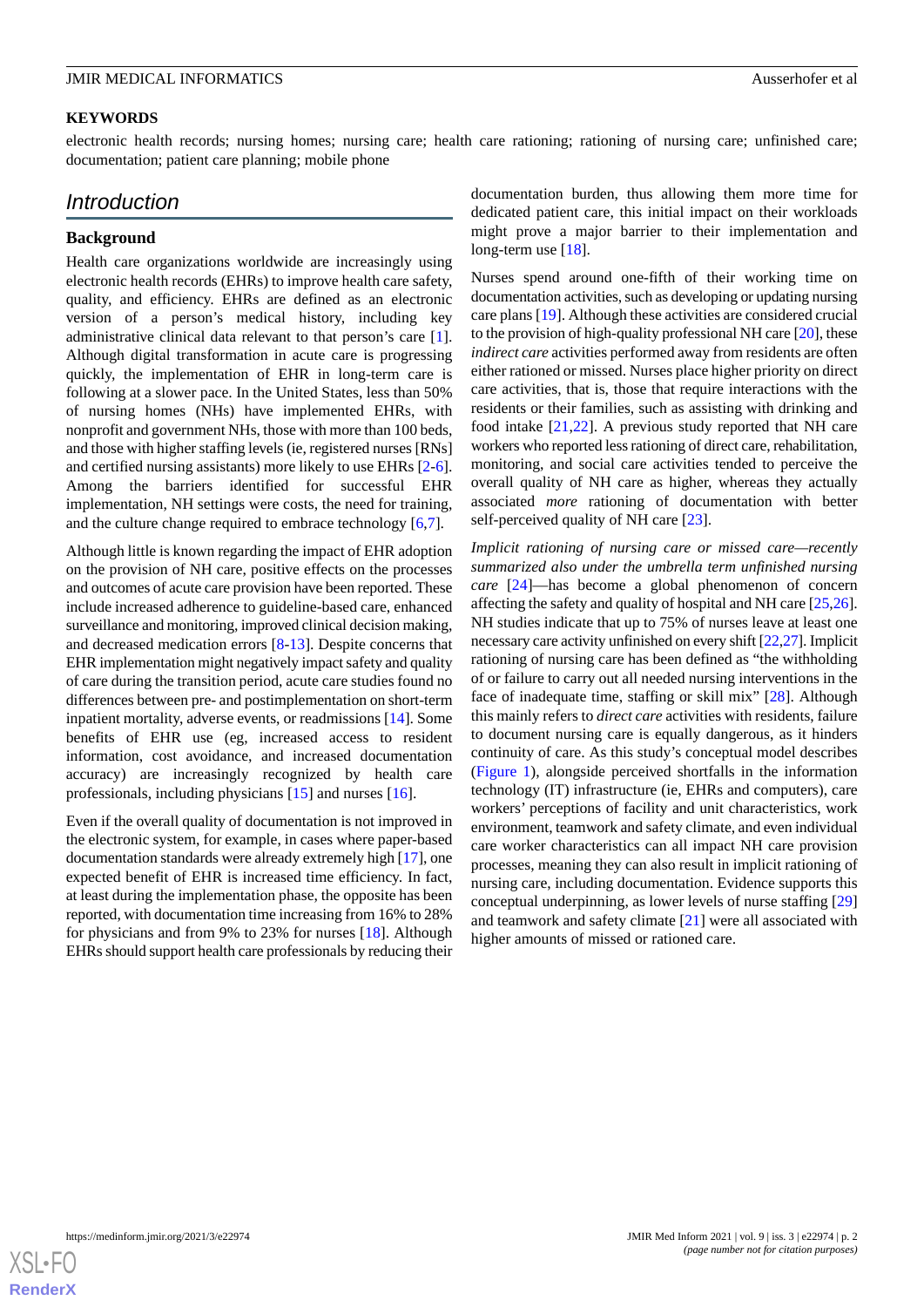<span id="page-2-0"></span>**Figure 1.** Conceptual framework: factors related to implicit rationing of nursing care documentation. EHR: electronic health records; FTE: full-time equivalent; RN: registered nurse.



### **Research Gap and Objectives**

To date, little information is available on EHR use in NHs, for example, how nurses, as the main users, perceive their workplace system's quality and efficiency. Moreover, it remains unclear what roles EHRs' uses and characteristics might have on NH care processes, for example, whether more efficient EHRs might reduce care workers' documentation burden, thereby reducing the perceived need to implicitly ration it and allowing better continuity of care. As increasing numbers of NHs have implemented EHRs in recent years with the objective of increasing efficiency, in this study, we aim (1) to explore Swiss NH care workers' perceptions regarding their EHR systems' usefulness and the sufficiency of the number of computers and (2) to explore the association between the IT infrastructure and implicit rationing of nursing care documentation.

### *Methods*

### **Study Design**

This study is based on data from the 2018 Swiss Nursing Home Human Resources Project (SHURP), a cross-sectional, multicenter study.

### **Sample and Setting**

A convenience sample of 107 NHs, housing 302 care units, and 1975 care workers (ie, RNs and licensed practical nurses) in Switzerland's German- and French-speaking regions were included in this study. The mean response rate to the care worker

survey was 66.0%, ranging from 12.7% to 98.2% at the facility level. NHs who had participated in the first edition of the SHURP study (2013-2015) [[30\]](#page-11-17) were invited to participate in this new edition and were automatically included if they accepted. To increase the sample size, we sent waves of invitations to randomly selected NHs. In parallel, uninvited NHs that were willing to participate could contact the study team directly to be included. Finally, to further increase the inclusion rate, collaborations were set up with diverse NH associations. Additional NHs were included until March 2019. Inclusion criteria were that each NH was recognized by cantonal authorities and had a minimum of 20 beds.

### **Data Collection**

The survey was administered, as appropriate, in two language versions, German and French, between September 2018 and October 2019. All directors of the participating NHs provided written consent to participate in the study. For care workers, sending back the voluntary care worker questionnaire was considered as informed consent.

### **Ethical Aspects**

An ethics waiver was obtained from the responsible Swiss ethics committee (the Northwest and Central Switzerland ethics committee, BASEC Nr Req-2018-00420).

### **Variables and Measures**

To measure *the rationing of nursing care documentation*, we used the 3-item subscale of the NH version of the Basel Extent of Rationing of Nursing Care instrument. Care workers were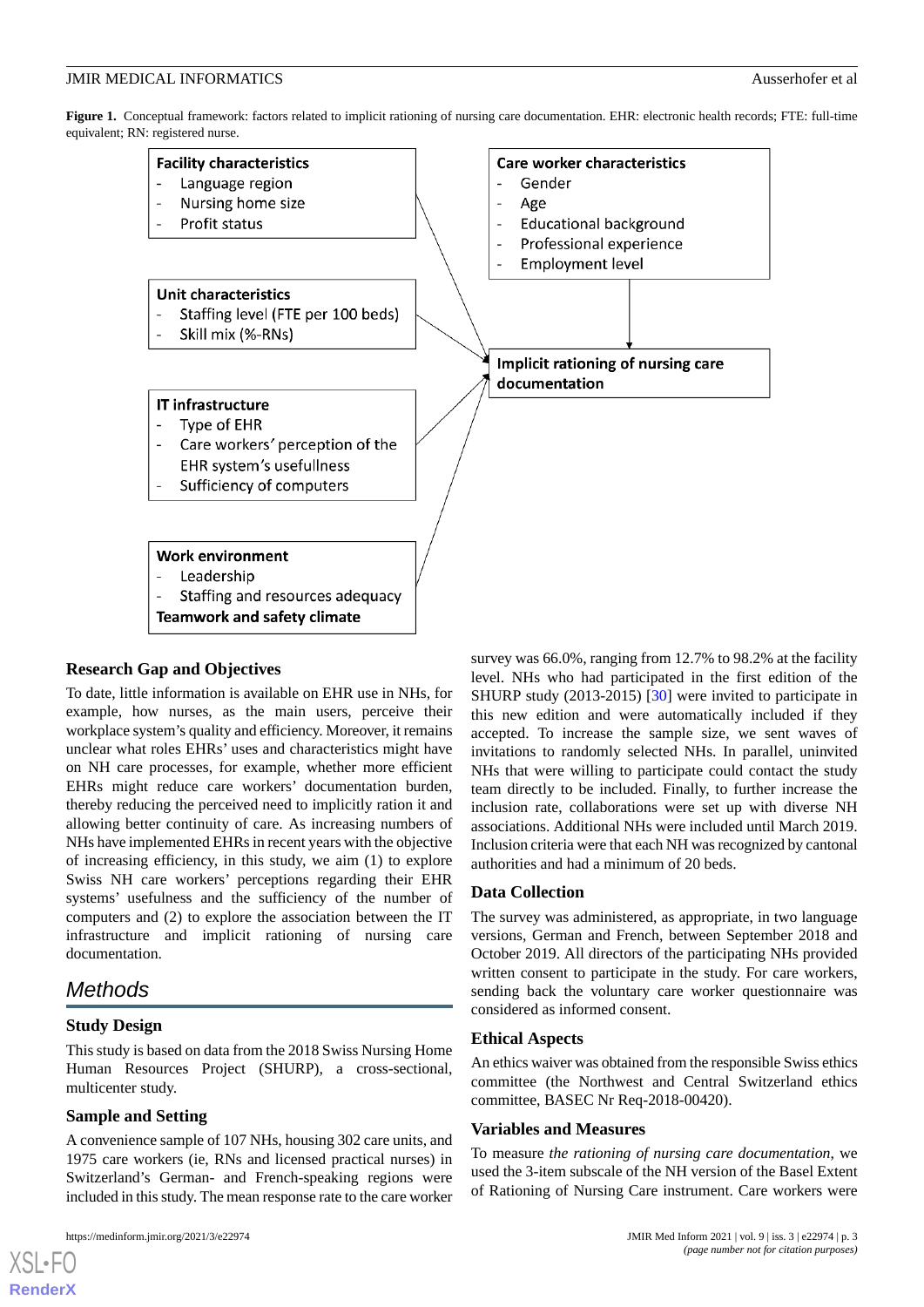asked how often in the past 7 days they had been unable to study care plans at the beginning of their shift, set up or update residents' care plans, or document the care provided because of lack of time or high workload [[31\]](#page-11-18). As lack of time or workload is a matter not only of resources (eg, staffing levels) but also of demand, EHR systems might increase the demand in terms of documentation.

The main explanatory variables were *care workers'perceptions of the EHR system's usefulness* (5 items) and *sufficiency of the number of computers on the units* (one item). These items were developed based on a literature review of EHR use in NHs [[32,](#page-11-19)[33\]](#page-12-0). The explanatory factor analyses of the internal structure of the 5 items on care workers' perceptions revealed a good fit, suggesting a one-dimensional solution (Tucker Lewis Index of factoring reliability=0.976; root mean square error of approximation index=0.079; 95% CI 0.063-0.096; Cronbach  $\alpha$ =.88). Therefore, we calculated the scale's mean score. To facilitate further analyses, we kept the coding of the 5-point Likert scale of the single item assessing the sufficiency of computers on the units.

All potential confounding and control variables, including facility and unit characteristics, perceptions of work environment factors, teamwork and safety climate, and care worker characteristics, are described in [Multimedia Appendix 1.](#page-10-5)

### **Data Analyses**

Descriptive statistics (frequencies, percentages, means, and SDs) were calculated to describe the measured variables. To explore differences between care workers' professional backgrounds with regard to the EHR system's usefulness and whether a sufficient number of computers were available, we used chi-square tests. To explore the relationship between care workers' perceptions with regard to the EHR systems and whether sufficient computers were available and implicit rationing of nursing care documentation, 2-level generalized linear mixed models were used. On the basis of the intraclass correlation coefficient 1 (ICC1), which was >0.05, multilevel modeling was required [\[34](#page-12-1)]. Therefore, we computed ICC1 to assess the variability of the outcome variable (implicit rationing of nursing care documentation) between units and facilities. In this case, an ICC1 of 0.155 at the unit level and 0.118 at the facility level indicated a need to account for the clustering of care worker data within units and facilities.

We report unadjusted (*crude*) associations and 2 adjusted models: (1) not including staffing and resources adequacy and (2) including staffing and resources adequacy. To compare the models' relative fits, we used Akaike information criterion; a lower value indicates a better fit. Data analyses were performed with R (version 3.4.2; R Foundation for Statistical Computing, 2017) using the rptR package for the calculation of ICC1 [\[35](#page-12-2)] and the lme4 package for generalized linear mixed models [\[36\]](#page-12-3). Depending on the variable, between 0.1% and 8.3% of the data for unit and facility characteristics were missing. In the nurse survey, data missing varied between 0.1% (ie, educational background) and 3% (ie, professional experience). A *P* value of less than .05 was considered significant.

### *Results*

### **Sample Description**

This substudy used a sample of 1975 care workers. More than 90% were female; the majority were older than 41 years and had more than 5 years of professional experience. The majority worked part time, with employment levels between 51% and 90% and with regular changes in shifts. Of the 107 Swiss NHs included in the study, the majority were medium sized (between 50 and 100 beds) and private or privately subsidized. [Table 1](#page-4-0) summarizes the care worker, unit, and facility characteristics.

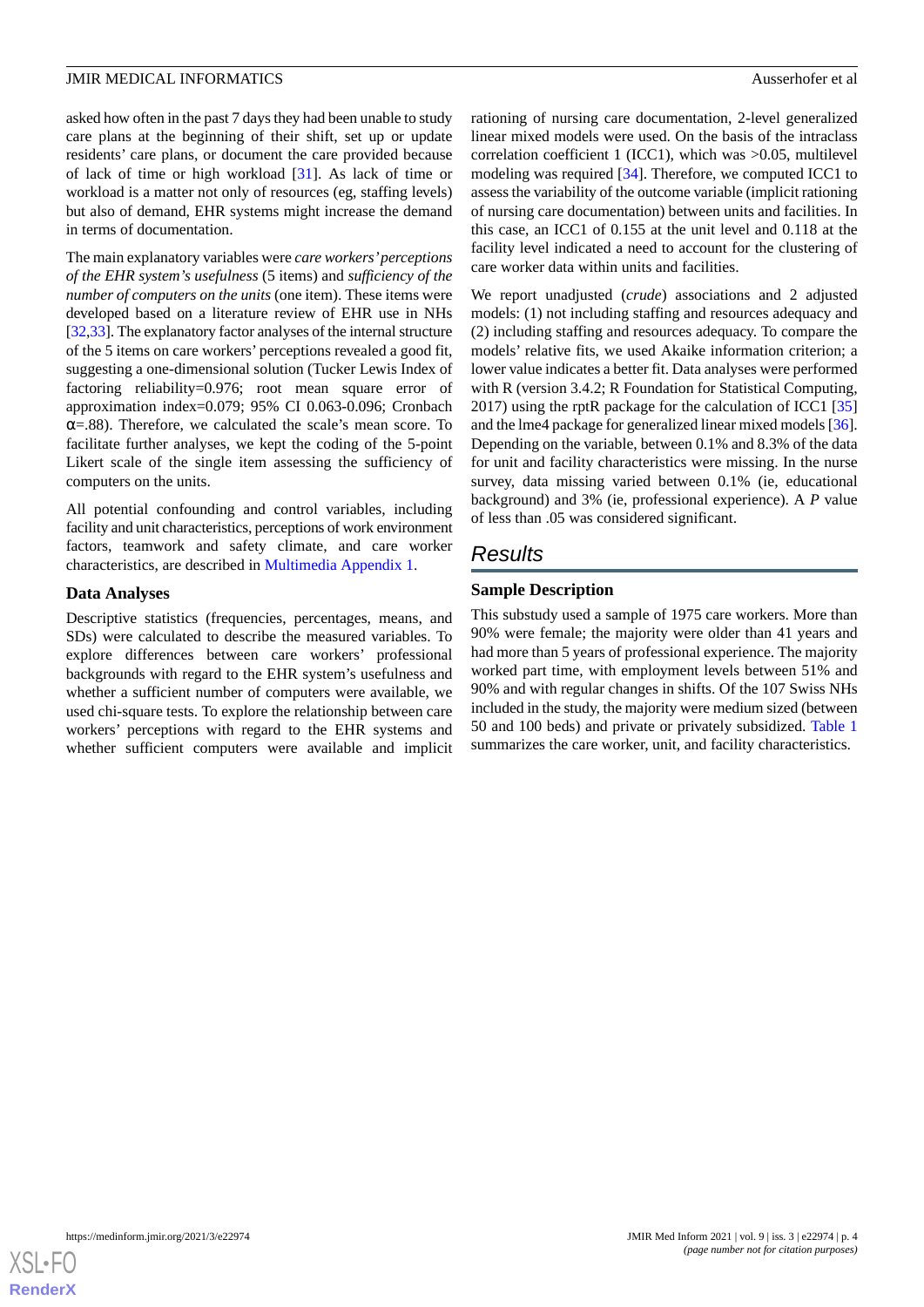<span id="page-4-0"></span>**Table 1.** Facility, unit, and care worker characteristics.

| Facility and unit characteristics                     | Total (N=107 NHs <sup>a</sup> , 302<br>units, 1975 care workers) | German-speaking region (n=88<br>NHs, 268 units, 1794 care workers) | French-speaking region (n=19<br>NHs, 34 units, 181 care workers) |
|-------------------------------------------------------|------------------------------------------------------------------|--------------------------------------------------------------------|------------------------------------------------------------------|
| NH size, $n$ $(\frac{6}{6})$                          |                                                                  |                                                                    |                                                                  |
| Small (<50 beds)                                      | 24(22.4)                                                         | 20(22.7)                                                           | 4(21.1)                                                          |
| Medium (50-100 beds)                                  | 55 (51.4)                                                        | 42 (47.8)                                                          | 13 (68.4)                                                        |
| Large $(>100$ beds)                                   | 28(26.2)                                                         | 26(29.5)                                                           | 2(10.5)                                                          |
| NH profit status, n (%)                               |                                                                  |                                                                    |                                                                  |
| Public                                                | 45(42.1)                                                         | 41(46.6)                                                           | 4(21.1)                                                          |
| Privately subsidized or private                       | 62(57.9)                                                         | 47 (53.4)                                                          | 15 (78.9)                                                        |
| NH unit characteristics                               |                                                                  |                                                                    |                                                                  |
| Clinical focus on dementia, n (%)                     | 218 (74.4)                                                       | 196(75.1)                                                          | 22(68.8)                                                         |
| Bed capacity, median (IQR)                            | 24(12)                                                           | 24(12)                                                             | 29(19)                                                           |
| Full-time equivalent per 100 beds, medi-              | 48.5(23.2)                                                       | 48.0 (23.4)                                                        | 51.6(16.8)                                                       |
| an $(IQR)$                                            |                                                                  |                                                                    |                                                                  |
| Skill mix level (% registered nurse),<br>median (IQR) | 26.5(16.7)                                                       | 27.8(17.0)                                                         | 20.3(9.2)                                                        |
| Care worker characteristics                           |                                                                  |                                                                    |                                                                  |
| Age (years), $n$ (%)                                  |                                                                  |                                                                    |                                                                  |
| $<$ 21                                                | 127(6.46)                                                        | 120(6.73)                                                          | 7(3.87)                                                          |
| $21 - 30$                                             | 408 (20.76)                                                      | 361 (20.24)                                                        | 47 (25.97)                                                       |
| 31-40                                                 | 336 (17.10)                                                      | 295 (16.54)                                                        | 41 (22.65)                                                       |
| $41 - 50$                                             | 396 (20.15)                                                      | 360 (20.18)                                                        | 36 (19.89)                                                       |
| 51-60                                                 | 556 (28.30)                                                      | 519 (29.09)                                                        | 37 (20.44)                                                       |
| $>60$                                                 | 142 (7.23)                                                       | 129(7.23)                                                          | 13(7.18)                                                         |
| Gender: female, n (%)                                 | 1783 (91.25)                                                     | 1613 (90.92)                                                       | 170 (94.44)                                                      |
| Educational background, n (%)                         |                                                                  |                                                                    |                                                                  |
| Registered nurse                                      | 944 (47.80)                                                      | 861 (47.99)                                                        | 83 (45.86)                                                       |
| Licensed practical nurse                              | 1031 (52.20)                                                     | 933 (52.01)                                                        | 98 (54.14)                                                       |
| Tenure in current nursing home, n (%)                 |                                                                  |                                                                    |                                                                  |
| Up to 5 years                                         | 921 (48.02)                                                      | 836 (47.96)                                                        | 85 (48.57)                                                       |
| 5-10 years                                            | 387 (20.18)                                                      | 348 (19.97)                                                        | 39 (22.29)                                                       |
| $\geq$ 10 years                                       | 610 (31.80)                                                      | 559 (32.07)                                                        | 51 (29.14)                                                       |
| Employment level, n (%)                               |                                                                  |                                                                    |                                                                  |
| < 51%                                                 | 319 (16.32)                                                      | 303 (17.07)                                                        | 16(8.89)                                                         |
| 51%-90%                                               | 1105 (56.52)                                                     | 982 (55.32)                                                        | 123 (68.33)                                                      |
| 91%-100%                                              | 531 (27.16)                                                      | 490 (27.61)                                                        | 41 (22.78)                                                       |
| Main shift, n (%)                                     |                                                                  |                                                                    |                                                                  |
| Regular change of shifts                              | 1003 (50.99)                                                     | 921 (51.57)                                                        | 82 (45.30)                                                       |
| Day evening shift                                     | 783 (39.81)                                                      | 702 (39.31)                                                        | 81 (44.75)                                                       |
| Night shift                                           | 181 (9.20)                                                       | 163 (9.12)                                                         | 18(9.95)                                                         |

<sup>a</sup>NH: nursing home.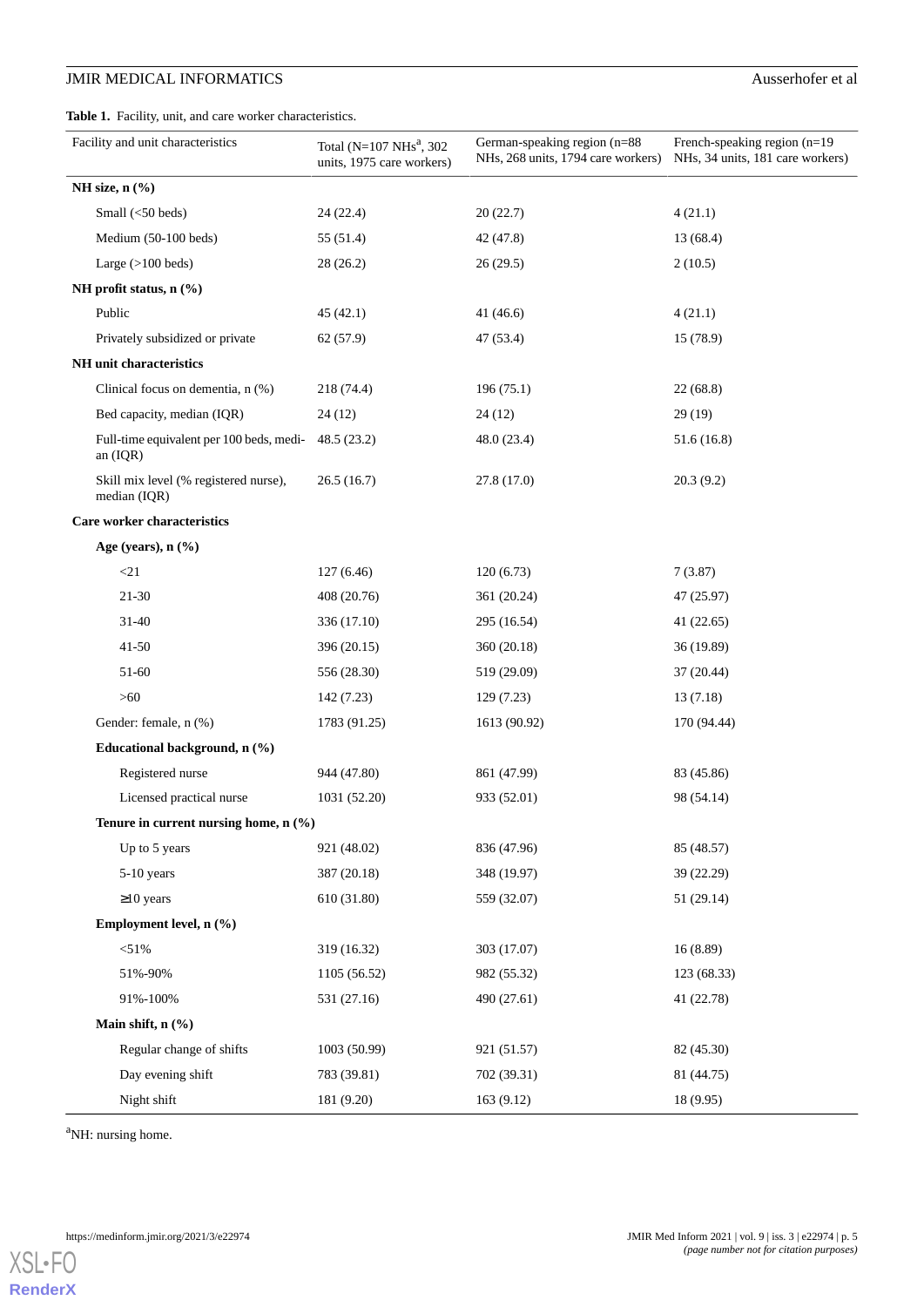### **Variable Result Description**

### *Care Workers' Perceptions of the EHR System's Usefulness and the Sufficiency of the Number of Computers on Their Unit*

Overall, the care workers perceived their facilities'EHR systems as useful ([Table 2\)](#page-5-0). The percentage agreeing or strongly agreeing with the respective statements ranged from 69.42% (*guarantees safe care and treatment*) to 78.32% (*allows quick access to*

*relevant information on the residents*). However, less than half (46.61%) of the care workers reported sufficient computers on their units to allow timely documentation.

As summarized in [Table 2,](#page-5-0) we observed differences between RNs' and licensed practical nurses' perceptions as well as between language regions. For instance, compared with RNs, licensed practical nurses more often agreed that *the EHR system gives a good daily overview of all residents on the care unit*.

<span id="page-5-0"></span>Table 2. Care workers' perception of the electronic health record system's usefulness and of whether the number of computers was sufficient (N=1975).

| 6 items on care workers' perceptions of the electronic health<br>record system's usefulness and sufficiency of the number of<br>computers on the units |              | Total (N=1975), $n \, (\%^a)$ Educational background, $n \, (\%^a)$ |                                         | $P$ value <sup>b</sup> |
|--------------------------------------------------------------------------------------------------------------------------------------------------------|--------------|---------------------------------------------------------------------|-----------------------------------------|------------------------|
|                                                                                                                                                        |              | Registered nurses<br>$(n=966)$                                      | Licensed practical nurses<br>$(n=1058)$ |                        |
| The electronic health record system allows timely communi-<br>cation between the nursing and therapy teams                                             | 1367 (69.96) | 667 (71.11)                                                         | 700 (68.90)                             | .29                    |
| The electronic health record system provides a good overview<br>on the main focus of care and treatment for the individual<br>residents                | 1507 (76.89) | 710 (75.53)                                                         | 797 (78.14)                             | .17                    |
| The electronic health record system gives a good daily<br>overview on all residents on the care unit                                                   | 1429 (72.98) | 664 (70.78)                                                         | 765 (75.00)                             | .04                    |
| The electronic health record system guarantees safe care and<br>treatment                                                                              | 1362 (69.42) | 645 (68.54)                                                         | 717 (70.23)                             | .42                    |
| The electronic health record system allows quick access to<br>relevant information on the residents                                                    | 1535 (78.32) | 720 (76.51)                                                         | 815 (79.98)                             | .06                    |
| On our unit there are sufficient computers to allow timely<br>documentation                                                                            | 914 (46.61)  | 451 (47.98)                                                         | 463 (45.35)                             | .24                    |

<sup>a</sup>Percentage agreement (agree and strongly agree).

<sup>b</sup>Chi-square test, *P*<.05 highlighted in italic.

### *Implicit Rationing of Nursing Care Documentation, Work Environment, and Teamwork and Safety Climate*

<span id="page-5-1"></span>Approximately half of the care workers responded that they sometimes or often had to ration care activities related to documentation (range: 46.02% [*studying care plans*] to 50.06% [*set up or update residents' care plans*]; [Table 3\)](#page-5-1). The mean rating for implicit rationing of nursing care documentation was 2.38 (SD 0.90; rarely to sometimes). As [Table 4](#page-6-0) shows, care workers rated adequate staffing and resources at the neutral midpoint (mean 2.67, SD 0.67) and strongly felt that they were supported by leadership (mean 3.18, SD 0.62). The mean teamwork and safety climate was rated as favorable (mean 3.89, SD 0.81). Furthermore, ICCs of the rationing of documentation items and whether sufficient numbers of computers were available ranged between 0.077 and 0.221, indicating substantial variation between units and between facilities [\(Table 4\)](#page-6-0).

**Table 3.** Frequencies of implicit rationing of nursing care documentation (N=1975).

| Care activities rationed by care workers in the<br>last 7 days | Activity not necessary,<br>$n$ (%) | Never, $n$ $(\%)$ | Seldom, $n$ $(\%)$ | Sometimes, $n$ $(\%)$ | Often, $n$ $(\%)$ |
|----------------------------------------------------------------|------------------------------------|-------------------|--------------------|-----------------------|-------------------|
| Studying care plans at the beginning of the<br>shift           | 13 (0.67)                          | 478 (24.72)       | 553 (28.59)        | 480 (24.82)           | 410(21.2)         |
| Set up or update residents' care plans                         | 110 (6.83)                         | 270 (16.77)       | 424 (26.34)        | 481 (29.88)           | 325 (20.19)       |
| Documentation of care                                          | 4(0.21)                            | 429 (22.26)       | 654 (33.94)        | 561 (29.11)           | 279 (14.48)       |

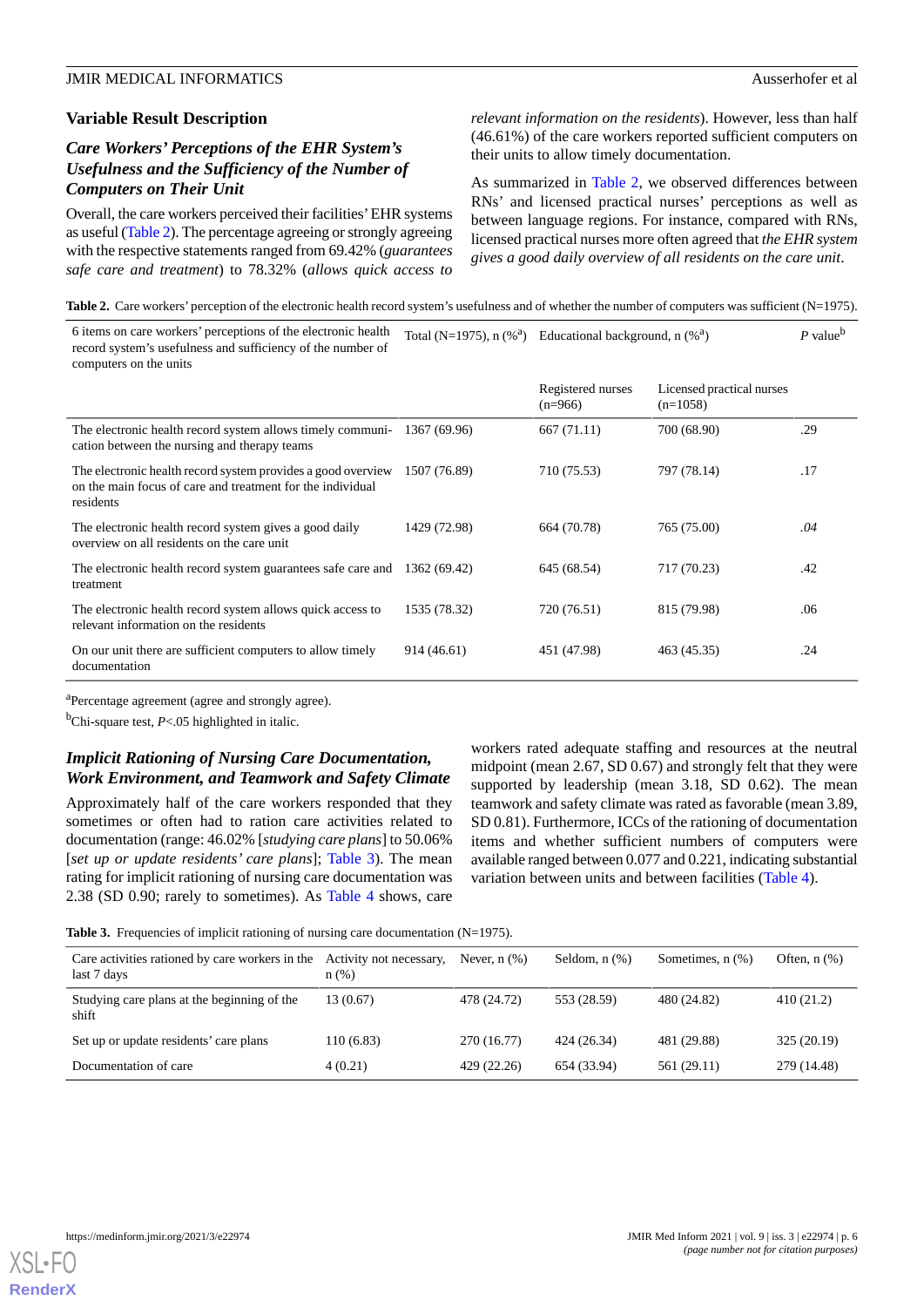<span id="page-6-0"></span>Table 4. Characteristics of variables under study (N=1975).

| <b>Variables</b>                                                                | Mean $(SD)$ | Facility level, ICC1 <sup>a</sup> (95% CI) | Unit level, ICC1 (95% CI) |
|---------------------------------------------------------------------------------|-------------|--------------------------------------------|---------------------------|
| Rationing of nursing care documentation                                         | 2.38(0.9)   | $0.118(0.076-0.165)$                       | $0.155(0.111-0.202)$      |
| Care workers' perception of the electronic health record system's<br>usefulness | 3.86(0.77)  | $0.077(0.043 - 0.112)$                     | $0.097(0.064 - 0.135)$    |
| Care workers' perception of sufficient number of computers                      | 3.13(1.33)  | $0.116(0.072 - 0.161)$                     | $0.221(0.176-0.269)$      |
| Work environment                                                                |             |                                            |                           |
| Leadership                                                                      | 3.18(0.62)  | $0.156(0.104 - 0.205)$                     | $0.278(0.228-0.326)$      |
| Staffing and resources adequacy                                                 | 2.67(0.67)  | $0.214(0.151-0.271)$                       | $0.254(0.207-0.302)$      |
| Teamwork and safety climate                                                     | 3.89(0.81)  | $0.111(0.068-0.156)$                       | $0.196(0.152 - 0.244)$    |

a ICC1: intraclass correlation coefficient 1.

### *Factors Associated With Implicit Rationing of Nursing Care Documentation*

In the crude models [\(Table 5\)](#page-7-0), as well as models 1 and 2 ([Table](#page-8-0) [6\)](#page-8-0), care workers' perceptions of both the EHR system's usefulness and whether a sufficient number of computers were available were significantly associated with implicit rationing of nursing care documentation. More positive care workers' perceptions of the EHR system's usefulness (β=−.12; 95% CI −0.17 to −0.06) and of the sufficiency of the number of computers ( $\beta$ =−.09; 95% CI −0.12 to −0.06) were associated with lower implicit rationing of nursing care documentation (model 2).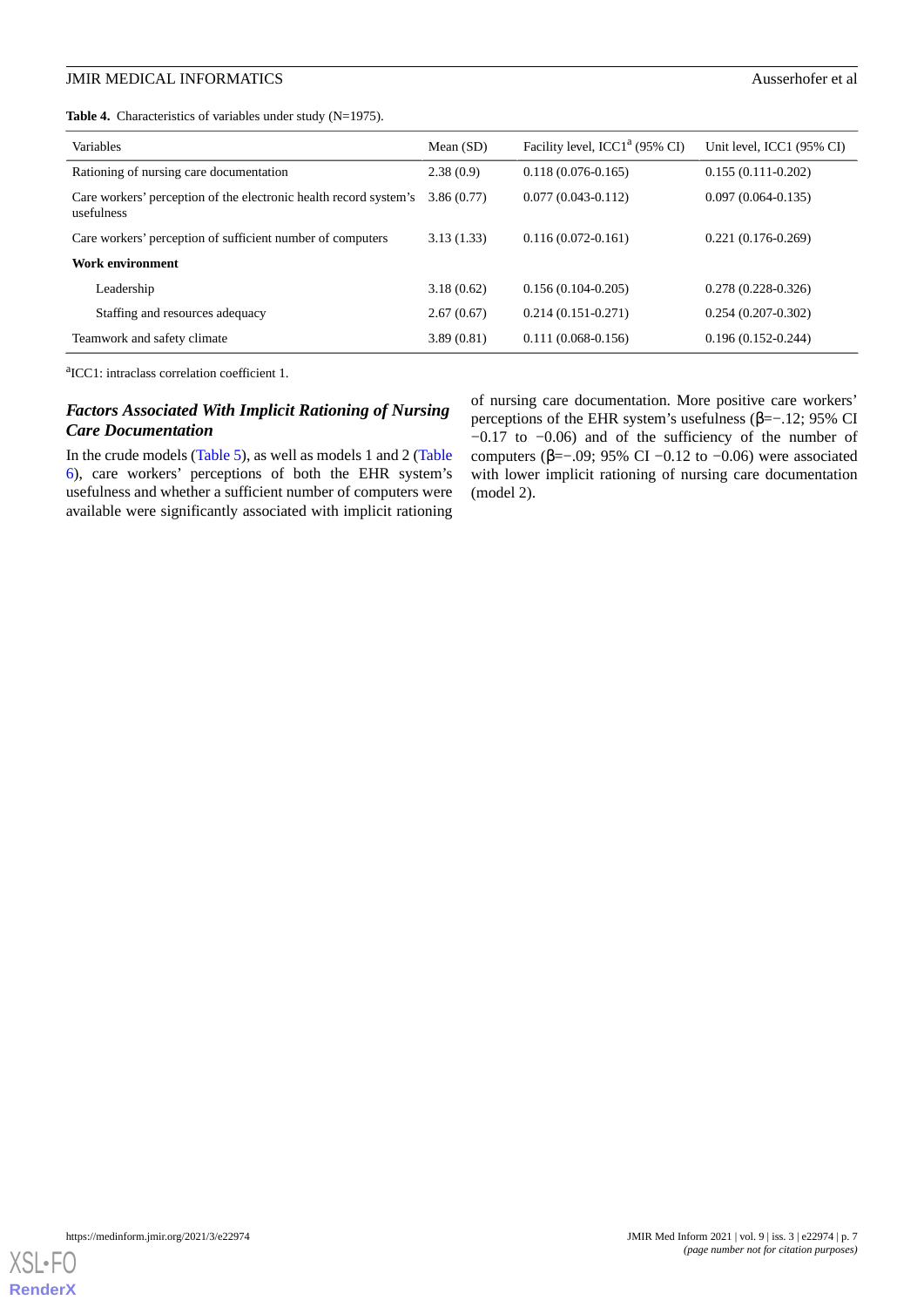<span id="page-7-0"></span>Table 5. Implicit rationing of nursing care documentation regressed on care workers' perceptions of their electronic health record systems and the sufficiency of the number of computers, along with facility, unit and care worker characteristics and staffing variables, work environment, and teamwork and safety climate.

| Variables                                                                                            | Crude models <sup>a</sup>       |              |
|------------------------------------------------------------------------------------------------------|---------------------------------|--------------|
|                                                                                                      | $\beta$ (95% CI)                | $\rm SE$     |
| <b>Explanatory variables</b>                                                                         |                                 |              |
| Care workers' perception of the electronic health record system's<br>usefulness                      | $-.31^b$ (-0.36 to -0.26)       | 0.03         |
| Care workers' perception of whether sufficient numbers of computers<br>were available on their units | $-.19^b$ (-0.21 to -0.16)       | 0.02         |
| <b>Control variables</b>                                                                             |                                 |              |
| <b>Facility characteristics</b>                                                                      |                                 |              |
| Language region                                                                                      | $0.18 (-0.03 \text{ to } 0.40)$ | 0.11         |
| Nursing home size                                                                                    | $-.03$ ( $-0.14$ to 0.08)       | 0.05         |
| Profit status                                                                                        | $-.04 (-0.19 \text{ to } 0.12)$ | 0.08         |
| Electronic health record system                                                                      | $0.01$ (-0.01-to 0.04)          | 0.01         |
| Unit characteristics                                                                                 |                                 |              |
| <b>Staffing levels</b>                                                                               | $0 (-0.01 \text{ to } 0.00)$    | $\mathbf{0}$ |
| Skill mix levels                                                                                     | $0 (-0.01 \text{ to } 0.00)$    | $\mathbf{0}$ |
| <b>Work environment</b>                                                                              |                                 |              |
| Leadership                                                                                           | $-.37^b$ (-0.44 to -0.31)       | 0.03         |
| Staffing and resources adequacy                                                                      | $-.63^b$ (-0.69 to -0.58)       | 0.03         |
| Safety and teamwork climate                                                                          | $-.39^b$ (-0.46 to -0.34)       | 0.03         |
| Care workers' characteristics                                                                        |                                 |              |
| Gender                                                                                               | $-.07$ ( $-0.21$ to 0.06)       | 0.07         |
| Age                                                                                                  | $0.01$ (-0.02 to 0.03)          | 0.01         |
| <b>Educational background</b>                                                                        | $-.08^b$ (-0.16 to -0.01)       | 0.04         |
| Professional experience                                                                              | $0.04$ (-0.01 to 0.08)          | 0.02         |
| Employment level                                                                                     | $-.04 (-0.09 \text{ to } 0.03)$ | 0.03         |
| Fixed effects (intercept)                                                                            | $2.39^b$ (2.32 to 2.47)         | 0.03         |

<sup>a</sup>Random effect: Facility-level variance (SD)=0.07 (0.27), Unit-level variance (SD)=0.06 (0.25).

<sup>b</sup>*P* value less than .05.

Higher ratings of leadership and safety teamwork climate were significantly associated with lower levels of implicit rationing of nursing care documentation only in model 1 (not accounting for staffing and resource adequacy). In model 2, care worker–perceived staffing and resources adequacy was the strongest explanatory factor, that is, higher ratings for staffing and resources adequacy were associated with lower levels of implicit rationing of nursing care documentation (β=−.52; 95% CI −0.58 to −0.45). Moreover, care workers' educational backgrounds were significantly associated with implicit rationing of nursing care documentation in both models ([Table](#page-8-0) [6\)](#page-8-0), with licensed practical nurses in both cases reporting lower levels of rationing of nursing care documentation than RNs (β=−.09; 95% CI −0.15 to −0.02).

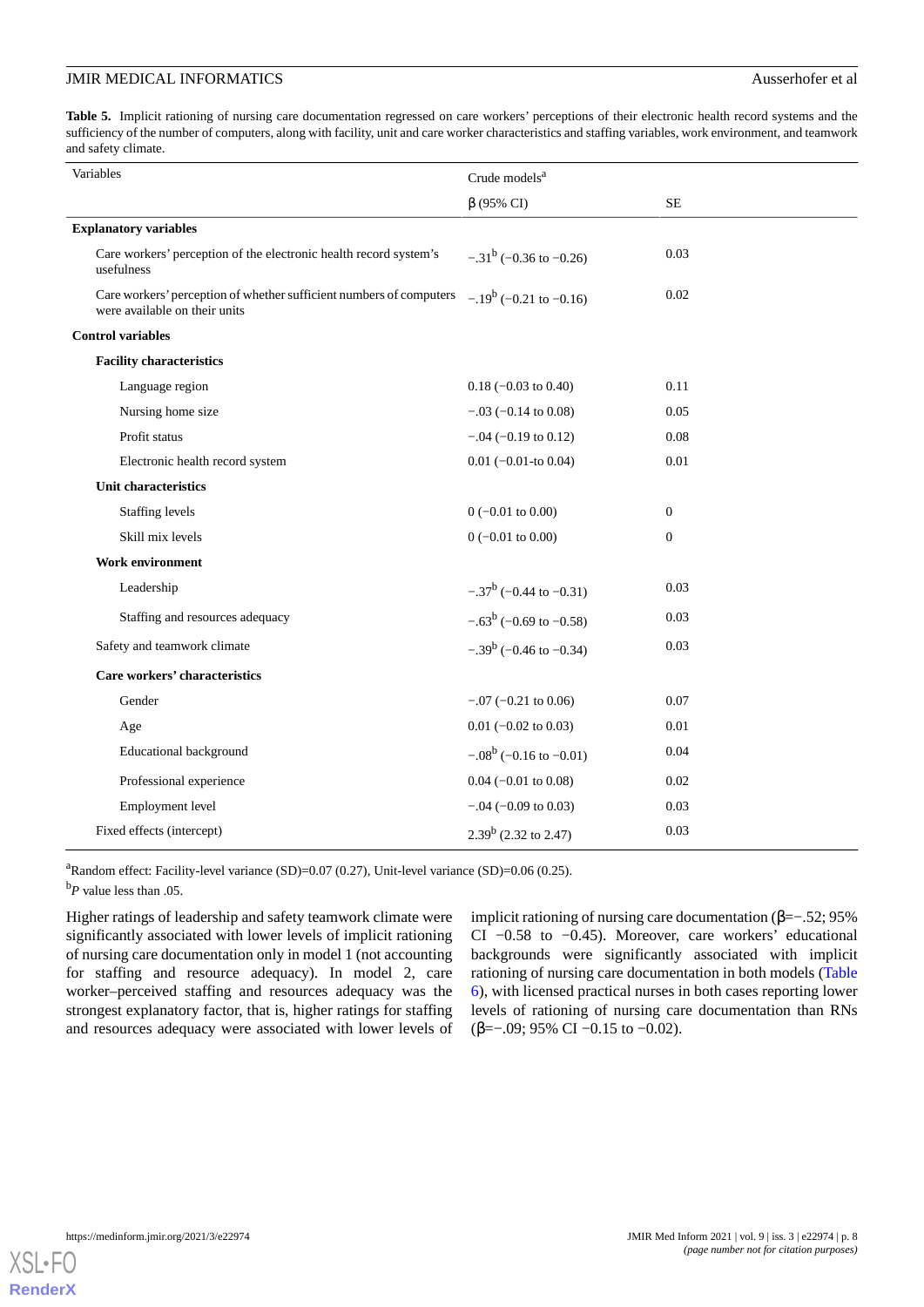<span id="page-8-0"></span>Table 6. Implicit rationing of nursing care documentation regressed on care workers' perceptions of their electronic health record systems and the sufficiency of the number of computers, along with facility, unit and care worker characteristics and staffing variables, work environment, and teamwork and safety climate.

| Variables                                                                                              | Multiple model $1^a$ (without staffing and re- Multiple model $2^a$ (with staffing and re-<br>sources adequacy) |          | sources adequacy)               |          |
|--------------------------------------------------------------------------------------------------------|-----------------------------------------------------------------------------------------------------------------|----------|---------------------------------|----------|
|                                                                                                        | $\beta$ (95% CI)                                                                                                | $\rm SE$ | $\beta$ (95% CI)                | $\rm SE$ |
| <b>Explanatory variables</b>                                                                           |                                                                                                                 |          |                                 |          |
| Care workers' perception of the EHR <sup>b</sup> system's useful- $-.14^c$ (-0.20 to -0.09)<br>ness    |                                                                                                                 | 0.03     | $-.12^{\circ}$ (-0.17 to -0.06) | 0.03     |
| Care workers' perception of whether sufficient num-<br>bers of computers were available on their units | $-.12^{\circ}$ (-0.15 to -0.09)                                                                                 | 0.02     | $-.09^{\circ}$ (-0.12 to -0.06) | 0.01     |
| <b>Control variables</b>                                                                               |                                                                                                                 |          |                                 |          |
| <b>Facility characteristics</b>                                                                        |                                                                                                                 |          |                                 |          |
| Language region                                                                                        | d                                                                                                               |          |                                 |          |
| Nursing home size                                                                                      |                                                                                                                 |          |                                 |          |
| Profit status                                                                                          |                                                                                                                 |          |                                 |          |
| EHR system                                                                                             |                                                                                                                 |          |                                 |          |
| Unit characteristics                                                                                   |                                                                                                                 |          |                                 |          |
| Staffing levels                                                                                        |                                                                                                                 |          |                                 |          |
| Skill mix levels                                                                                       |                                                                                                                 |          |                                 |          |
| Work environment                                                                                       |                                                                                                                 |          |                                 |          |
| Leadership                                                                                             | $-.12^{\circ}$ (-0.21 to -0.04)                                                                                 | 0.04     | $0.08$ (-0.04 to 0.12)          | 0.04     |
| Staffing and resources adequacy                                                                        |                                                                                                                 |          | $-.52^{\circ}$ (-0.58 to -0.45) | 0.03     |
| Safety and teamwork climate                                                                            | $-.20^{\circ}$ (-0.27 to -0.12)                                                                                 | 0.04     | $-.08^{\circ}$ (-0.15 to -0.01) | 0.04     |
| Care workers' characteristics                                                                          |                                                                                                                 |          |                                 |          |
| Gender                                                                                                 |                                                                                                                 |          |                                 |          |
| Age                                                                                                    |                                                                                                                 |          |                                 |          |
| Educational background                                                                                 | $-.08^{\circ}$ (-0.16 to -0.02)                                                                                 | 0.04     | $-.09^{\circ}$ (-0.15 to -0.02) | 0.04     |
| Professional experience                                                                                |                                                                                                                 |          |                                 |          |
| Employment level                                                                                       |                                                                                                                 |          |                                 |          |
| Fixed effects (intercept)                                                                              | 4.67 $\textdegree$ (4.39 to 4.94)                                                                               | 0.14     | $4.80^{\circ}$ (4.53 to 5.05)   | 0.13     |

<sup>a</sup>Random effects: Multiple model 1: Facility-level variance (SD)=0.05 (0.22), Unit-level variance (SD)=0.04 (0.21), Akaike information criterion=4598.8; Multiple model 2: Facility-level variance (SD)=0.03 (0.17), Unit-level variance (SD)=0.01 (0.12), Akaike information criterion=4405.8.

<sup>b</sup>EHR: electronic health record.

 $c_P$  value <.05.

[XSL](http://www.w3.org/Style/XSL)•FO **[RenderX](http://www.renderx.com/)**

<sup>d</sup>Variable not included in the model.

### *Discussion*

### **Principal Findings**

In this study, we aimed to explore Swiss NH care workers' perceptions of their EHR systems' usefulness, whether their units had sufficient numbers of computers, and the association with rationing of nursing care documentation. Overall, the majority of care workers perceived the EHR systems as useful; however, fewer than half of the care workers reported having sufficient computers on their unit to allow timely documentation, and more than half of the care workers reported sometimes or

often having to ration care activities related to documentation. Higher implicit rationing of nursing care documentation was reported by those who rated their EHR system's usefulness as low and the number of computers as insufficient.

Most care workers in our study sample perceived that the EHR was useful, for example, that it provided a good overview of the main focus of care and treatment and allowed quick access to relevant information on residents. Earlier studies have found that various advantages of EHR compared with traditional paper records were reported in long-term care settings. These included the structured collection of and accessibility to information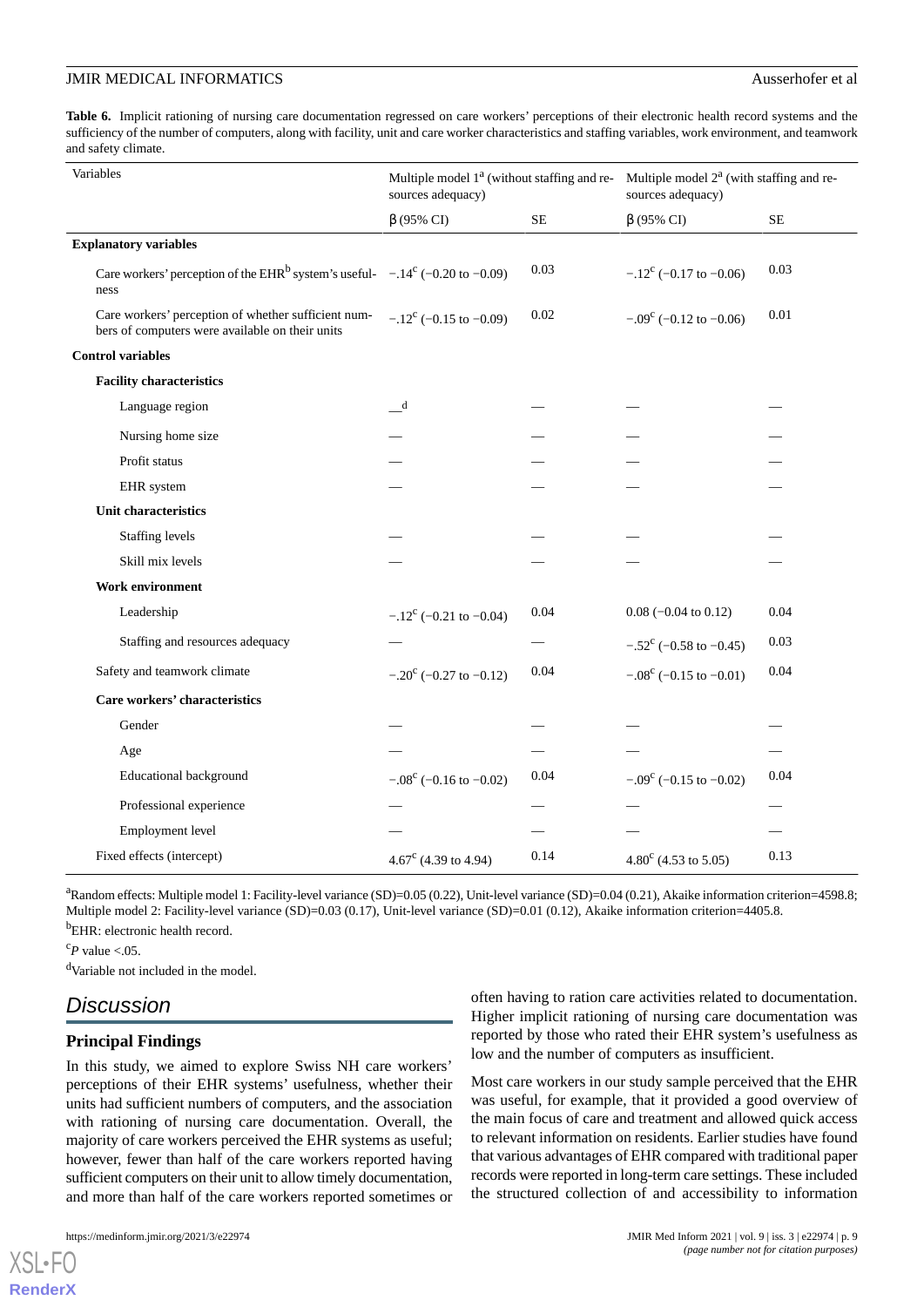about residents' family histories, contact information, medications, information regarding current and previous care, medical treatments and procedures, and other relevant health-related information [[37\]](#page-12-4). Likewise, Swiss care workers appreciated the various benefits of their EHR systems. Although EHRs are supposed to improve the safety and quality of care by offering tools (eg, alerts and reminders) to help avoid adverse events such as those related to medication errors [\[8](#page-10-4)[-12](#page-11-20)], nearly one-third of our sample did not consider the EHR useful for guaranteeing safe care and treatment. We cannot explain this perception, but it could be based on the structure, accessibility, monitoring tools, usability, or other aspects of EHRs as well as on the handling and common understanding of a team about how to deal with the system.

It is clear, however, that EHR use does not automatically improve documentation, that is, its adoption does not necessarily mean that its users will provide timelier, more complete records; better continuity of care; or safer care or treatments [[38\]](#page-12-5). Although safety concerns linked to EHR implementation, especially during the initial adjustment to digital documentation, have been reported elsewhere [\[39](#page-12-6)], once care workers are familiar with their particular systems [\[40](#page-12-7)], EHRs ultimately have a strong potential to improve the quality and safety of workflows. As with other systems that have delivered widespread improvements, the expected benefits of EHR can only be achieved in real-world settings through continuous feedback and improvement [[41\]](#page-12-8). Improving our understanding of how EHRs contribute to safe care and how their use in NHs may actually lead to safety issues will require further qualitative research.

One less complicated matter is that half of our respondents reported not having sufficient computers on their units for the timely completion of their documentation. Care workers, especially RNs, spend a considerable amount of their working time on documentation activities, such as developing or updating nursing care plans [[19\]](#page-11-6). A lack of computers on the unit (often there is only one) might impede timely care planning and documentation and increase the documentation burden. Therefore, NHs need to allow care workers timely access to EHRs and avoid waiting times. For example, to eliminate waiting time for computers, it may be practical to perform activities such as developing or updating nursing care plans or documenting nursing care in real time at the patient's bedside via mobile devices (eg, tablets or smartphones). Currently, however, no evidence is available on the effects or acceptability of such devices by NH care workers to either improve documentation or to reduce rationing of nursing care documentation. Further research on this topic is required.

More than half of our care worker sample responded that they sometimes or often had to ration documentation-related care activities. Tasks such as developing or updating nursing care plans or documenting nursing care are important parts of daily patient care; however, they are often perceived as keeping care workers away from the residents. However, it might be some time before EHR technology can meet care workers' initial expectations that EHR use will reduce their documentation time, allowing them more time for direct care activities.

In fact, initial adjustment to EHR may even increase documentation time [[18\]](#page-11-5). Although health care is a complex, adaptive system, the software is not. It is complex, but adaptation tends to result from incremental and iterative improvements. Initially, this limitation might be the heart of the problem for NH care workers: rather than following and lightening their daily workload, they might find that EHR largely determines and adds to it [[42\]](#page-12-9).

After adjusting for important factors, our analysis showed that rationing of nursing documentation is consistently related to care workers'perceptions of both their EHR systems'usefulness and the sufficiency of the number of computers available to them. This finding provides new insights on why these *indirect care* activities often remain unfinished [[21](#page-11-8),[22\]](#page-11-9). Former evidence has shown that work environment factors such as leadership and staffing and resources adequacy as well as the safety and teamwork climate explain certain levels of NH care rationing [[21,](#page-11-8)[43\]](#page-12-10). In addition, we now see that both EHRs' general lack of user-friendliness and the general unit-level shortage of documentation workstations are important factors explaining care workers'tendency to leave *indirect* care activities, such as developing or updating nursing care plans or documenting nursing care, unfinished.

As this leaves information gaps in the EHR, documentation rationing is likely accompanied by work-arounds, such as exchanging vital daily information on paper and via oral handovers to provide continuity of care. In other situations, information may simply be lost. Apart from presenting obvious legal problems if documentation is lacking or untraceable, both options increase the risk of adverse events and reduce the quality of care.

In our study sample alone, we found 12 separate EHR systems, which might differ regarding key EHR domains (eg, data transfer, structured clinical documentation, medication use processes, and communication) [[44\]](#page-12-11). EHRs target a large and growing global market; according to a recently published report from Fortune Business Insights, a compound annual growth rate of 5.4% is expected until 2026 [\[45](#page-12-12)]. As buyers in that market, NH management could more forcefully demand IT solutions that support care workers'documentation needs while increasing safety and quality of care. EHR providers can reasonably be called upon to develop and design their software with input from all stakeholders—especially their users—in real-world settings. Therefore, care workers should be actively involved in testing and implementing the proposed IT infrastructure to ensure that, from the moment of implementation, it actually reduces their documentation burden [[40\]](#page-12-7).

#### **Limitations**

First, the cross-sectional design of the study did not allow inference of causal relationships. Second, as both the outcome variable (rationing of nursing care documentation) and the main explanatory variables (both involving perceptions of IT infrastructure) were assessed via a care worker survey, this measure might have introduced common method bias. Third, we unfortunately did not measure when each NH implemented its EHR, what basic and/or continuous training care workers

```
XS-FO
RenderX
```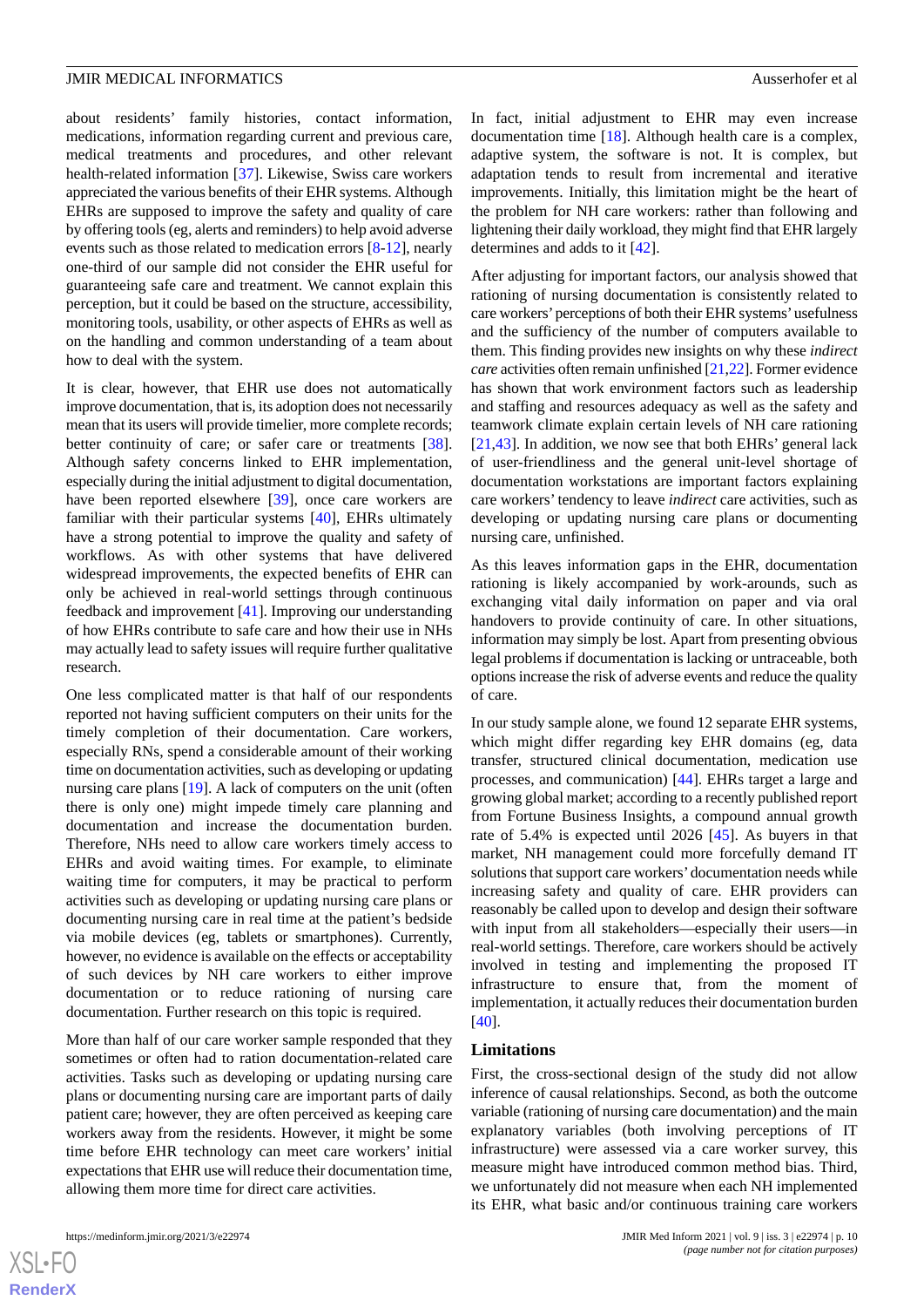receive to use the EHR, or to what extent staff managers encourage or monitor the care workers in using the EHR information, which could have helped explain the association between care workers' perceptions regarding IT infrastructure and implicit rationing of nursing care documentation.

### **Conclusions**

Although the surveyed RNs' and licensed practical nurses' overall perception of EHR systems' usefulness in Swiss NHs was high, only half of the care workers reported having sufficient numbers of computers on their units. After adjusting for other main explanatory variables, our analyses indicated that more positive perceptions of both EHR systems'usefulness and the sufficiency of the number of computers on their units were associated with less rationing of nursing care documentation. Thus, both the EHR system and the number of available computers influence care workers' decision to leave *indirect* care activities, such as developing or updating nursing care plans or documenting nursing care, unfinished. Bearing this in mind, NH managers should carefully select and implement their IT infrastructure with full engagement and according to the needs of the end users, that is, their care workers, as well as their residents. Although EHRs are increasingly implemented in NHs, there is still little evidence on how their use influences the safety and quality of NH care, including as it relates to efficiency. Future challenges to the research concerning EHR use in NHs are (1) to identify user-friendly designs and successful implementations of related IT infrastructure in NHs (eg, EHR access via mobile devices) and (2) to evaluate the impact of EHR implementation in NH settings not only on both direct and indirect care processes but also on resident and care worker outcomes.

### **Authors' Contributions**

FZ and LF developed the idea for this study. MS, LF, and FZ contributed to the concept, design, and data collection. DA, MS, and FZ contributed to data analysis and interpretation. DA contributed to drafting of the manuscript. All authors contributed to the critical revision of the manuscript and approved the final version.

### <span id="page-10-5"></span>**Conflicts of Interest**

None declared.

### **Multimedia Appendix 1**

<span id="page-10-0"></span>Study variables. [[DOC File , 55 KB-Multimedia Appendix 1](https://jmir.org/api/download?alt_name=medinform_v9i3e22974_app1.doc&filename=d91be12748e08500671466ddaf62c7a7.doc)]

### <span id="page-10-1"></span>**References**

- 1. Electronic Health Records. CMS. 2012. URL:<https://www.cms.gov/Medicare/E-Health/EHealthRecords> [accessed] 2021-02-16]
- 2. Bjarnadottir RI, Herzig CT, Travers JL, Castle NG, Stone PW. Implementation of electronic health records in US nursing homes. Comput Inform Nurs 2017 Aug;35(8):417-424. [doi: [10.1097/CIN.0000000000000344](http://dx.doi.org/10.1097/CIN.0000000000000344)] [Medline: [28800581](http://www.ncbi.nlm.nih.gov/entrez/query.fcgi?cmd=Retrieve&db=PubMed&list_uids=28800581&dopt=Abstract)]
- 3. Abramson EL, McGinnis S, Moore J, Kaushal R. A statewide assessment of electronic health record adoption and health information exchange among nursing homes. Health Serv Res 2014 Feb;49(1 Pt 2):361-372 [\[FREE Full text\]](http://europepmc.org/abstract/MED/24359612) [doi: [10.1111/1475-6773.12137\]](http://dx.doi.org/10.1111/1475-6773.12137) [Medline: [24359612](http://www.ncbi.nlm.nih.gov/entrez/query.fcgi?cmd=Retrieve&db=PubMed&list_uids=24359612&dopt=Abstract)]
- <span id="page-10-2"></span>4. Park-Lee E, Rome V, Caffrey C. Characteristics of residential care communities that use electronic health records. Am J Manag Care 2015 Dec 1;21(12):e669-e676 [\[FREE Full text\]](https://www.ajmc.com/pubMed.php?pii=86483) [Medline: [26760430\]](http://www.ncbi.nlm.nih.gov/entrez/query.fcgi?cmd=Retrieve&db=PubMed&list_uids=26760430&dopt=Abstract)
- <span id="page-10-3"></span>5. Holup AA, Dobbs D, Temple A, Hyer K. Going digital: adoption of electronic health records in assisted living facilities. J Appl Gerontol 2014 Jun;33(4):494-504. [doi: [10.1177/0733464812454009](http://dx.doi.org/10.1177/0733464812454009)] [Medline: [24781968\]](http://www.ncbi.nlm.nih.gov/entrez/query.fcgi?cmd=Retrieve&db=PubMed&list_uids=24781968&dopt=Abstract)
- <span id="page-10-4"></span>6. Holup AA, Dobbs D, Meng H, Hyer K. Facility characteristics associated with the use of electronic health records in residential care facilities. J Am Med Inform Assoc 2013;20(4):787-791 [\[FREE Full text](http://europepmc.org/abstract/MED/23645538)] [doi: [10.1136/amiajnl-2012-001564](http://dx.doi.org/10.1136/amiajnl-2012-001564)] [Medline: [23645538](http://www.ncbi.nlm.nih.gov/entrez/query.fcgi?cmd=Retrieve&db=PubMed&list_uids=23645538&dopt=Abstract)]
- 7. Cherry B, Carter M, Owen D, Lockhart C. Factors affecting electronic health record adoption in long-term care facilities. J Healthc Qual 2008;30(2):37-47. [Medline: [18411891\]](http://www.ncbi.nlm.nih.gov/entrez/query.fcgi?cmd=Retrieve&db=PubMed&list_uids=18411891&dopt=Abstract)
- 8. McCarthy B, Fitzgerald S, O'Shea M, Condon C, Hartnett-Collins G, Clancy M, et al. Electronic nursing documentation interventions to promote or improve patient safety and quality care: A systematic review. J Nurs Manag 2019 Apr;27(3):491-501. [doi: [10.1111/jonm.12727](http://dx.doi.org/10.1111/jonm.12727)] [Medline: [30387215](http://www.ncbi.nlm.nih.gov/entrez/query.fcgi?cmd=Retrieve&db=PubMed&list_uids=30387215&dopt=Abstract)]
- 9. Campanella P, Lovato E, Marone C, Fallacara L, Mancuso A, Ricciardi W, et al. The impact of electronic health records on healthcare quality: a systematic review and meta-analysis. Eur J Public Health 2016 Feb;26(1):60-64. [doi: [10.1093/eurpub/ckv122\]](http://dx.doi.org/10.1093/eurpub/ckv122) [Medline: [26136462\]](http://www.ncbi.nlm.nih.gov/entrez/query.fcgi?cmd=Retrieve&db=PubMed&list_uids=26136462&dopt=Abstract)
- 10. Chaudhry B, Wang J, Wu S, Maglione M, Mojica W, Roth E, et al. Systematic review: impact of health information technology on quality, efficiency, and costs of medical care. Ann Intern Med 2006 May 16;144(10):742-752. [Medline: [16702590](http://www.ncbi.nlm.nih.gov/entrez/query.fcgi?cmd=Retrieve&db=PubMed&list_uids=16702590&dopt=Abstract)]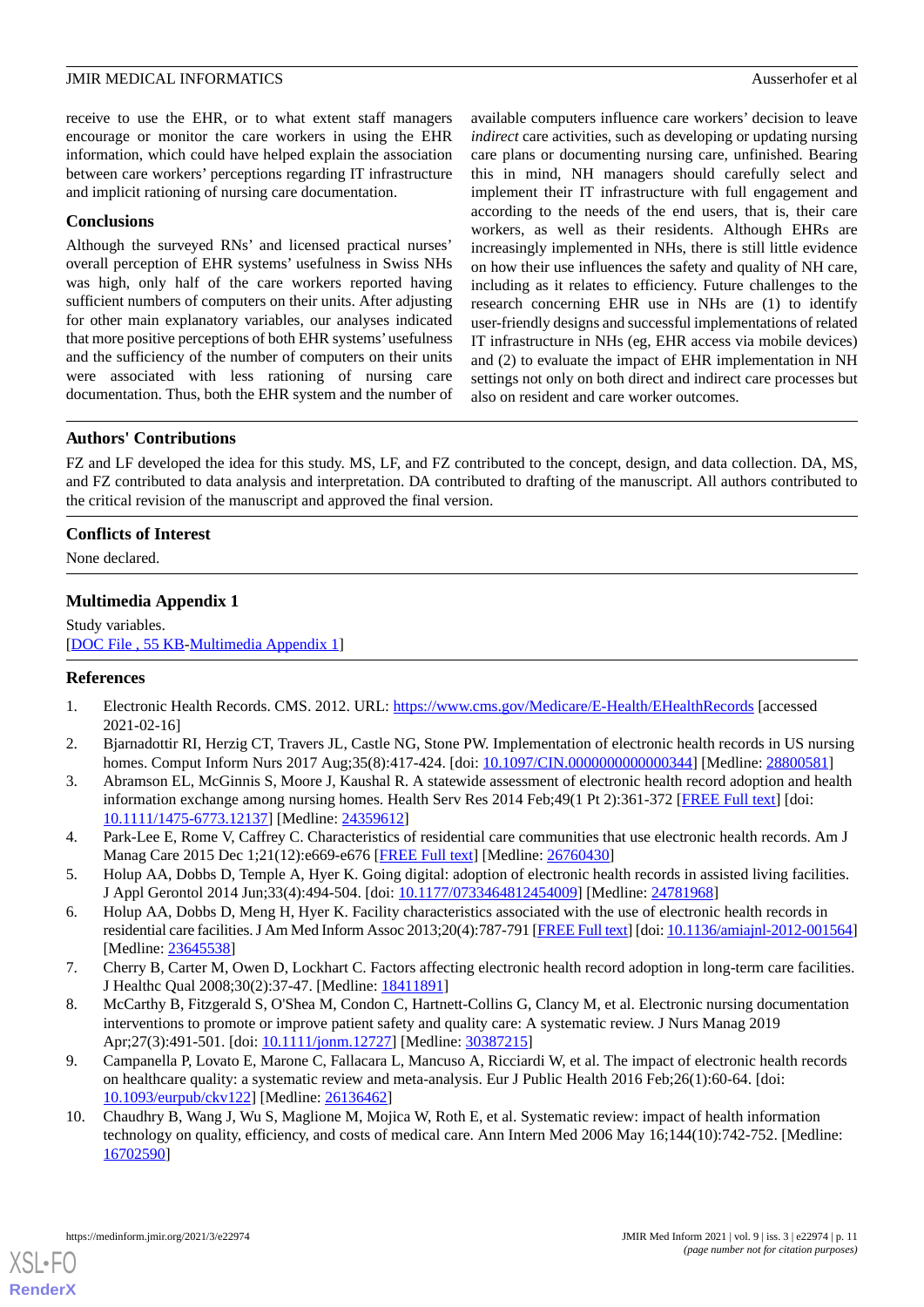- 11. Poissant L, Pereira J, Tamblyn R, Kawasumi Y. The impact of electronic health records on time efficiency of physicians and nurses: a systematic review. J Am Med Inform Assoc 2005 Oct;12(5):505-516 [\[FREE Full text\]](http://jamia.oxfordjournals.org/lookup/pmidlookup?view=long&pmid=15905487) [doi: [10.1197/jamia.M1700](http://dx.doi.org/10.1197/jamia.M1700)] [Medline: [15905487](http://www.ncbi.nlm.nih.gov/entrez/query.fcgi?cmd=Retrieve&db=PubMed&list_uids=15905487&dopt=Abstract)]
- <span id="page-11-20"></span>12. Garg AX, Adhikari NKJ, McDonald H, Rosas-Arellano MP, Devereaux PJ, Beyene J, et al. Effects of computerized clinical decision support systems on practitioner performance and patient outcomes: a systematic review. J Am Med Assoc 2005 Mar 9;293(10):1223-1238. [doi: [10.1001/jama.293.10.1223\]](http://dx.doi.org/10.1001/jama.293.10.1223) [Medline: [15755945\]](http://www.ncbi.nlm.nih.gov/entrez/query.fcgi?cmd=Retrieve&db=PubMed&list_uids=15755945&dopt=Abstract)
- <span id="page-11-0"></span>13. Kruse CS, Mileski M, Vijaykumar AG, Viswanathan SV, Suskandla U, Chidambaram Y. Impact of electronic health records on long-term care facilities: systematic review. JMIR Med Inform 2017 Sep 29;5(3):e35 [\[FREE Full text\]](http://medinform.jmir.org/2017/3/e35/) [doi: [10.2196/medinform.7958\]](http://dx.doi.org/10.2196/medinform.7958) [Medline: [28963091](http://www.ncbi.nlm.nih.gov/entrez/query.fcgi?cmd=Retrieve&db=PubMed&list_uids=28963091&dopt=Abstract)]
- <span id="page-11-2"></span><span id="page-11-1"></span>14. Barnett ML, Mehrotra A, Jena AB. Adverse inpatient outcomes during the transition to a new electronic health record system: observational study. Br Med J 2016 Jul 28;354:i3835 [\[FREE Full text\]](http://www.bmj.com/cgi/pmidlookup?view=long&pmid=27471242) [Medline: [27471242\]](http://www.ncbi.nlm.nih.gov/entrez/query.fcgi?cmd=Retrieve&db=PubMed&list_uids=27471242&dopt=Abstract)
- <span id="page-11-3"></span>15. King J, Patel V, Jamoom EW, Furukawa MF. Clinical benefits of electronic health record use: national findings. Health Serv Res 2014 Feb;49(1 Pt 2):392-404 [\[FREE Full text\]](http://europepmc.org/abstract/MED/24359580) [doi: [10.1111/1475-6773.12135\]](http://dx.doi.org/10.1111/1475-6773.12135) [Medline: [24359580\]](http://www.ncbi.nlm.nih.gov/entrez/query.fcgi?cmd=Retrieve&db=PubMed&list_uids=24359580&dopt=Abstract)
- <span id="page-11-4"></span>16. Cherry BJ, Ford EW, Peterson LT. Experiences with electronic health records: early adopters in long-term care facilities. Health Care Manage Rev 2011;36(3):265-274. [doi: [10.1097/HMR.0b013e31820e110f\]](http://dx.doi.org/10.1097/HMR.0b013e31820e110f) [Medline: [21646885\]](http://www.ncbi.nlm.nih.gov/entrez/query.fcgi?cmd=Retrieve&db=PubMed&list_uids=21646885&dopt=Abstract)
- <span id="page-11-5"></span>17. Wang N, Yu P, Hailey D. The quality of paper-based versus electronic nursing care plan in Australian aged care homes: A documentation audit study. Int J Med Inform 2015 Aug;84(8):561-569. [doi: [10.1016/j.ijmedinf.2015.04.004\]](http://dx.doi.org/10.1016/j.ijmedinf.2015.04.004) [Medline: [26004340](http://www.ncbi.nlm.nih.gov/entrez/query.fcgi?cmd=Retrieve&db=PubMed&list_uids=26004340&dopt=Abstract)]
- <span id="page-11-6"></span>18. Baumann LA, Baker J, Elshaug AG. The impact of electronic health record systems on clinical documentation times: a systematic review. Health Policy 2018 Dec;122(8):827-836. [doi: [10.1016/j.healthpol.2018.05.014](http://dx.doi.org/10.1016/j.healthpol.2018.05.014)] [Medline: [29895467\]](http://www.ncbi.nlm.nih.gov/entrez/query.fcgi?cmd=Retrieve&db=PubMed&list_uids=29895467&dopt=Abstract)
- <span id="page-11-7"></span>19. Yee T, Needleman J, Pearson M, Parkerton P, Parkerton M, Wolstein J. The influence of integrated electronic medical records and computerized nursing notes on nurses' time spent in documentation. Comput Inform Nurs 2012 Jun;30(6):287-292. [doi: [10.1097/NXN.0b013e31824af835\]](http://dx.doi.org/10.1097/NXN.0b013e31824af835) [Medline: [22411414](http://www.ncbi.nlm.nih.gov/entrez/query.fcgi?cmd=Retrieve&db=PubMed&list_uids=22411414&dopt=Abstract)]
- <span id="page-11-8"></span>20. Johnson L, Edward K, Giandinoto J. A systematic literature review of accuracy in nursing care plans and using standardised nursing language. Collegian 2018 Jun;25(3):355-361. [doi: [10.1016/j.colegn.2017.09.006](http://dx.doi.org/10.1016/j.colegn.2017.09.006)]
- <span id="page-11-10"></span><span id="page-11-9"></span>21. Zúñiga F, Ausserhofer D, Hamers JPH, Engberg S, Simon M, Schwendimann R. The relationship of staffing and work environment with implicit rationing of nursing care in Swiss nursing homes--A cross-sectional study. Int J Nurs Stud 2015 Sep;52(9):1463-1474. [doi: [10.1016/j.ijnurstu.2015.05.005](http://dx.doi.org/10.1016/j.ijnurstu.2015.05.005)] [Medline: [26032730\]](http://www.ncbi.nlm.nih.gov/entrez/query.fcgi?cmd=Retrieve&db=PubMed&list_uids=26032730&dopt=Abstract)
- 22. Nelson ST, Flynn L. Relationship between missed care and urinary tract infections in nursing homes. Geriatr Nurs 2015;36(2):126-130. [doi: [10.1016/j.gerinurse.2014.12.009\]](http://dx.doi.org/10.1016/j.gerinurse.2014.12.009) [Medline: [25563066\]](http://www.ncbi.nlm.nih.gov/entrez/query.fcgi?cmd=Retrieve&db=PubMed&list_uids=25563066&dopt=Abstract)
- <span id="page-11-12"></span><span id="page-11-11"></span>23. Zúñiga F, Ausserhofer D, Hamers JPH, Engberg S, Simon M, Schwendimann R. Are staffing, work environment, work stressors, and rationing of care related to care workers' perception of quality of care? A cross-sectional study. J Am Med Dir Assoc 2015 Oct 1;16(10):860-866. [doi: [10.1016/j.jamda.2015.04.012](http://dx.doi.org/10.1016/j.jamda.2015.04.012)] [Medline: [26027721\]](http://www.ncbi.nlm.nih.gov/entrez/query.fcgi?cmd=Retrieve&db=PubMed&list_uids=26027721&dopt=Abstract)
- <span id="page-11-13"></span>24. Jones TL, Hamilton P, Murry N. Unfinished nursing care, missed care, and implicitly rationed care: State of the science review. Int J Nurs Stud 2015 Jun;52(6):1121-1137. [doi: [10.1016/j.ijnurstu.2015.02.012](http://dx.doi.org/10.1016/j.ijnurstu.2015.02.012)] [Medline: [25794946](http://www.ncbi.nlm.nih.gov/entrez/query.fcgi?cmd=Retrieve&db=PubMed&list_uids=25794946&dopt=Abstract)]
- <span id="page-11-14"></span>25. Recio-Saucedo A, Dall'Ora C, Maruotti A, Ball J, Briggs J, Meredith P, et al. What impact does nursing care left undone have on patient outcomes? Review of the literature. J Clin Nurs 2018 Jun;27(11-12):2248-2259 [\[FREE Full text\]](http://europepmc.org/abstract/MED/28859254) [doi: [10.1111/jocn.14058](http://dx.doi.org/10.1111/jocn.14058)] [Medline: [28859254](http://www.ncbi.nlm.nih.gov/entrez/query.fcgi?cmd=Retrieve&db=PubMed&list_uids=28859254&dopt=Abstract)]
- <span id="page-11-15"></span>26. Ausserhofer D, Zander B, Busse R, Schubert M, De GS, Rafferty AM, RN4CAST consortium. Prevalence, patterns and predictors of nursing care left undone in European hospitals: results from the multicountry cross-sectional RN4CAST study. BMJ Qual Saf 2014 Feb;23(2):126-135. [doi: [10.1136/bmjqs-2013-002318](http://dx.doi.org/10.1136/bmjqs-2013-002318)] [Medline: [24214796\]](http://www.ncbi.nlm.nih.gov/entrez/query.fcgi?cmd=Retrieve&db=PubMed&list_uids=24214796&dopt=Abstract)
- <span id="page-11-16"></span>27. Knopp-Sihota JA, Niehaus L, Squires JE, Norton PG, Estabrooks CA. Factors associated with rushed and missed resident care in western Canadian nursing homes: a cross-sectional survey of health care aides. J Clin Nurs 2015 Oct;24(19-20):2815-2825. [doi: [10.1111/jocn.12887](http://dx.doi.org/10.1111/jocn.12887)] [Medline: [26177787](http://www.ncbi.nlm.nih.gov/entrez/query.fcgi?cmd=Retrieve&db=PubMed&list_uids=26177787&dopt=Abstract)]
- <span id="page-11-17"></span>28. Schubert M, Glass TR, Clarke SP, Schaffert-Witvliet B, De Geest S. Validation of the basel extent of rationing of nursing care instrument. Nurs Res 2007;56(6):416-424. [doi: [10.1097/01.NNR.0000299853.52429.62](http://dx.doi.org/10.1097/01.NNR.0000299853.52429.62)] [Medline: [18004188\]](http://www.ncbi.nlm.nih.gov/entrez/query.fcgi?cmd=Retrieve&db=PubMed&list_uids=18004188&dopt=Abstract)
- <span id="page-11-18"></span>29. Griffiths P, Recio-Saucedo A, Dall'Ora C, Briggs J, Maruotti A, Meredith P, Missed Care Study Group. The association between nurse staffing and omissions in nursing care: a systematic review. J Adv Nurs 2018 Jul;74(7):1474-1487. [doi: [10.1111/jan.13564\]](http://dx.doi.org/10.1111/jan.13564) [Medline: [29517813](http://www.ncbi.nlm.nih.gov/entrez/query.fcgi?cmd=Retrieve&db=PubMed&list_uids=29517813&dopt=Abstract)]
- <span id="page-11-19"></span>30. Schwendimann R, Zúñiga F, Ausserhofer D, Schubert M, Engberg S, de Geest S. Swiss Nursing Homes Human Resources Project (SHURP): protocol of an observational study. J Adv Nurs 2014 Apr;70(4):915-926. [doi: [10.1111/jan.12253](http://dx.doi.org/10.1111/jan.12253)] [Medline: [24102650](http://www.ncbi.nlm.nih.gov/entrez/query.fcgi?cmd=Retrieve&db=PubMed&list_uids=24102650&dopt=Abstract)]
- 31. Zúñiga F, Schubert M, Hamers JPH, Simon M, Schwendimann R, Engberg S, et al. Evidence on the validity and reliability of the German, French and Italian nursing home version of the Basel Extent of Rationing of Nursing Care instrument. J Adv Nurs 2016 Aug; 72(8): 1948-1963. [doi: [10.1111/jan.12975\]](http://dx.doi.org/10.1111/jan.12975) [Medline: [27062508\]](http://www.ncbi.nlm.nih.gov/entrez/query.fcgi?cmd=Retrieve&db=PubMed&list_uids=27062508&dopt=Abstract)
- 32. Xiao Y, Montgomery DC, Philpot LM, Barnes SA, Compton J, Kennerly D. Development of a tool to measure user experience following electronic health record implementation. J Nurs Admin 2014;44(7/8):423-428. [doi: [10.1097/nna.0000000000000093\]](http://dx.doi.org/10.1097/nna.0000000000000093)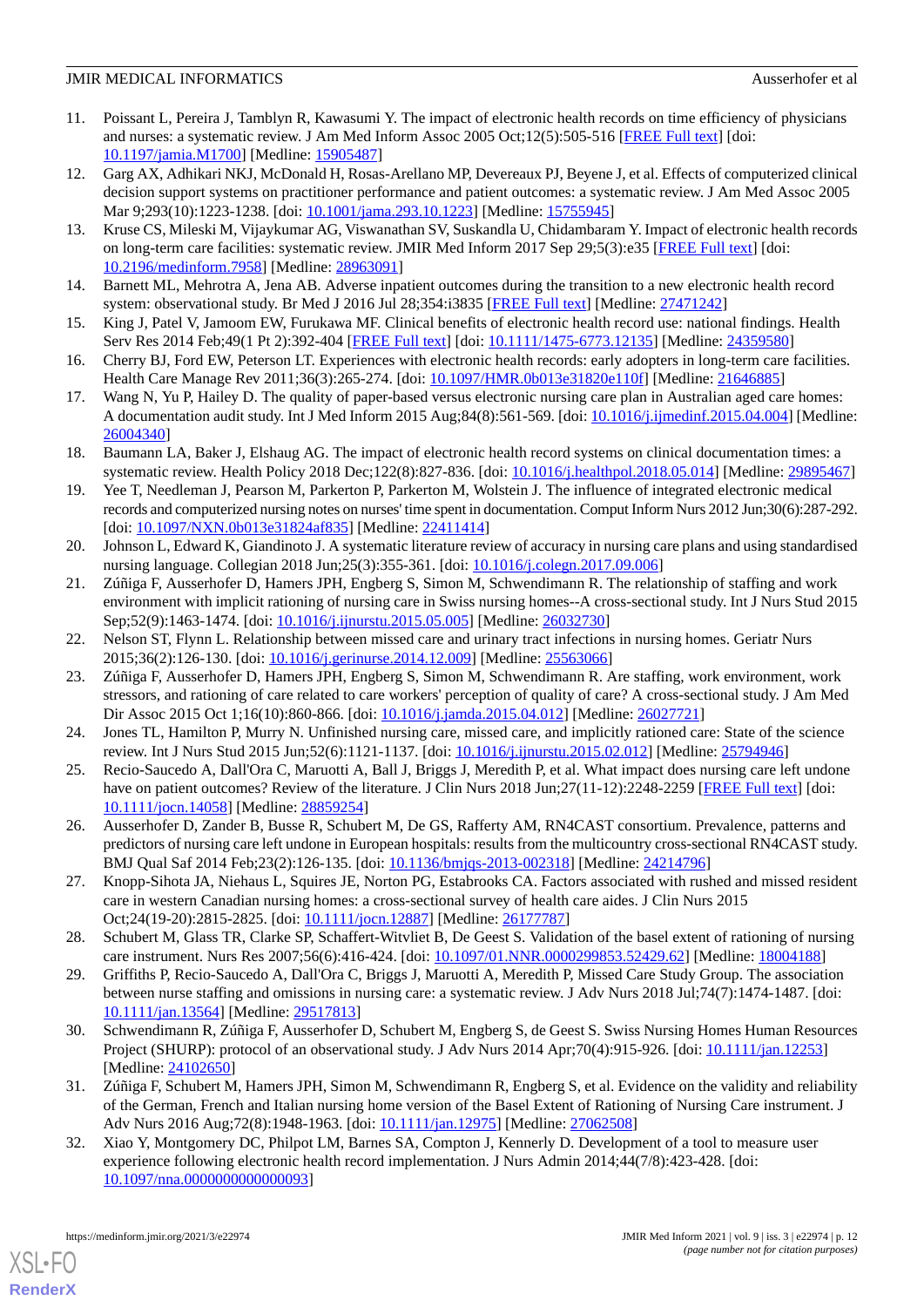- <span id="page-12-0"></span>33. Meehan R. Electronic health records in long-term care: staff perspectives. J Appl Gerontol 2017 Oct;36(10):1175-1196. [doi: [10.1177/0733464815608493](http://dx.doi.org/10.1177/0733464815608493)] [Medline: [26464335\]](http://www.ncbi.nlm.nih.gov/entrez/query.fcgi?cmd=Retrieve&db=PubMed&list_uids=26464335&dopt=Abstract)
- <span id="page-12-2"></span><span id="page-12-1"></span>34. LeBreton J, Senter JL. Answers to 20 questions about interrater reliability and interrater agreement. Organizational Research Methods 2008:815-852 [[FREE Full text](https://doi.org/10.1177/1094428106296642)] [doi: [10.1177/1094428106296642\]](http://dx.doi.org/10.1177/1094428106296642)
- <span id="page-12-3"></span>35. Stoffel MA, Nakagawa S, Schielzeth H. rptR: repeatability estimation and variance decomposition by generalized linear mixed - effects models. Methods Ecol Evol 2017 May 30;8(11):1639-1644. [doi: [10.1111/2041-210x.12797](http://dx.doi.org/10.1111/2041-210x.12797)]
- <span id="page-12-4"></span>36. Bates D, Mächler M, Bolker B, Walker S. Fitting linear mixed-effects models using. J Stat Soft 2015;67(1):-. [doi: [10.18637/jss.v067.i01](http://dx.doi.org/10.18637/jss.v067.i01)]
- <span id="page-12-5"></span>37. Kruse CS, Mileski M, Alaytsev V, Carol E, Williams A. Adoption factors associated with electronic health record among long-term care facilities: a systematic review. BMJ Open 2015 Jan 28;5(1):e006615 [[FREE Full text](http://bmjopen.bmj.com/cgi/pmidlookup?view=long&pmid=25631311)] [doi: [10.1136/bmjopen-2014-006615\]](http://dx.doi.org/10.1136/bmjopen-2014-006615) [Medline: [25631311](http://www.ncbi.nlm.nih.gov/entrez/query.fcgi?cmd=Retrieve&db=PubMed&list_uids=25631311&dopt=Abstract)]
- <span id="page-12-6"></span>38. Wang N, Yu P, Hailey D. Description and comparison of documentation of nursing assessment between paper-based and electronic systems in Australian aged care homes. Int J Med Inform 2013 Sep;82(9):789-797. [doi: [10.1016/j.ijmedinf.2013.05.002\]](http://dx.doi.org/10.1016/j.ijmedinf.2013.05.002) [Medline: [23786709](http://www.ncbi.nlm.nih.gov/entrez/query.fcgi?cmd=Retrieve&db=PubMed&list_uids=23786709&dopt=Abstract)]
- <span id="page-12-7"></span>39. Harrington L, Kennerly D, Johnson C. Safety issues related to the electronic medical record (EMR): synthesis of the literature from the last decade, 2000-2009. J Healthc Manag 2011;56(1):31-43; discussion 43. [Medline: [21323026\]](http://www.ncbi.nlm.nih.gov/entrez/query.fcgi?cmd=Retrieve&db=PubMed&list_uids=21323026&dopt=Abstract)
- <span id="page-12-8"></span>40. Ko M, Wagner L, Spetz J. Nursing home implementation of health information technology: review of the literature finds inadequate investment in preparation, infrastructure, and training. Inquiry 2018;55:46958018778902. [doi: [10.1177/0046958018778902\]](http://dx.doi.org/10.1177/0046958018778902) [Medline: [29888677\]](http://www.ncbi.nlm.nih.gov/entrez/query.fcgi?cmd=Retrieve&db=PubMed&list_uids=29888677&dopt=Abstract)
- <span id="page-12-9"></span>41. Singh H, Sittig DF. Measuring and improving patient safety through health information technology: the Health IT Safety Framework. BMJ Qual Saf 2015 Sep 14;25(4):226-232. [doi: [10.1136/bmjqs-2015-004486](http://dx.doi.org/10.1136/bmjqs-2015-004486)]
- <span id="page-12-10"></span>42. De Groot K, De Veer AJE, Paans W, Francke AL. Use of electronic health records and standardized terminologies: a nationwide survey of nursing staff experiences. Int J Nurs Stud 2020 Apr;104:103523. [doi: [10.1016/j.ijnurstu.2020.103523\]](http://dx.doi.org/10.1016/j.ijnurstu.2020.103523) [Medline: [32086028](http://www.ncbi.nlm.nih.gov/entrez/query.fcgi?cmd=Retrieve&db=PubMed&list_uids=32086028&dopt=Abstract)]
- <span id="page-12-11"></span>43. Zúñiga F, Ausserhofer D, Hamers JP, Engberg S, Simon M, Schwendimann R. Are staffing, work environment, work stressors, and rationing of care related to care workers' perception of quality of care? A cross-sectional study. J Am Med Directors Assoc 2015 Oct;16(10):860-866. [doi: [10.1016/j.jamda.2015.04.012\]](http://dx.doi.org/10.1016/j.jamda.2015.04.012)
- <span id="page-12-12"></span>44. Degenholtz HB, Resnick A, Lin M, Handler S. Development of an applied framework for understanding health information technology in nursing homes. Journal of the American Medical Directors Association 2016 May;17(5):434-440. [doi: [10.1016/j.jamda.2016.02.002](http://dx.doi.org/10.1016/j.jamda.2016.02.002)]
- 45. Market Research Report. Fortune Business Insights. 2020. URL: [https://www.fortunebusinessinsights.com/](https://www.fortunebusinessinsights.com/electronic-health-records-ehr-market-102660) [electronic-health-records-ehr-market-102660](https://www.fortunebusinessinsights.com/electronic-health-records-ehr-market-102660) [accessed 2021-02-16]

### **Abbreviations**

**EHR:** electronic health record **ICC1:** intraclass correlation coefficient 1 **IT:** information technology **NH:** nursing home **RN:** registered nurse **SHURP:** Swiss Nursing Home Human Resources Project

*Edited by G Eysenbach; submitted 06.08.20; peer-reviewed by SB Ho, R Chan, Z Reis; comments to author 21.12.20; revised version received 30.12.20; accepted 17.01.21; published 02.03.21*

*Please cite as: Ausserhofer D, Favez L, Simon M, Zúñiga F Electronic Health Record Use in Swiss Nursing Homes and Its Association With Implicit Rationing of Nursing Care Documentation: Multicenter Cross-sectional Survey Study JMIR Med Inform 2021;9(3):e22974 URL: <https://medinform.jmir.org/2021/3/e22974> doi: [10.2196/22974](http://dx.doi.org/10.2196/22974) PMID:*

©Dietmar Ausserhofer, Lauriane Favez, Michael Simon, Franziska Zúñiga. Originally published in JMIR Medical Informatics (http://medinform.jmir.org), 02.03.2021. This is an open-access article distributed under the terms of the Creative Commons Attribution License (https://creativecommons.org/licenses/by/4.0/), which permits unrestricted use, distribution, and reproduction